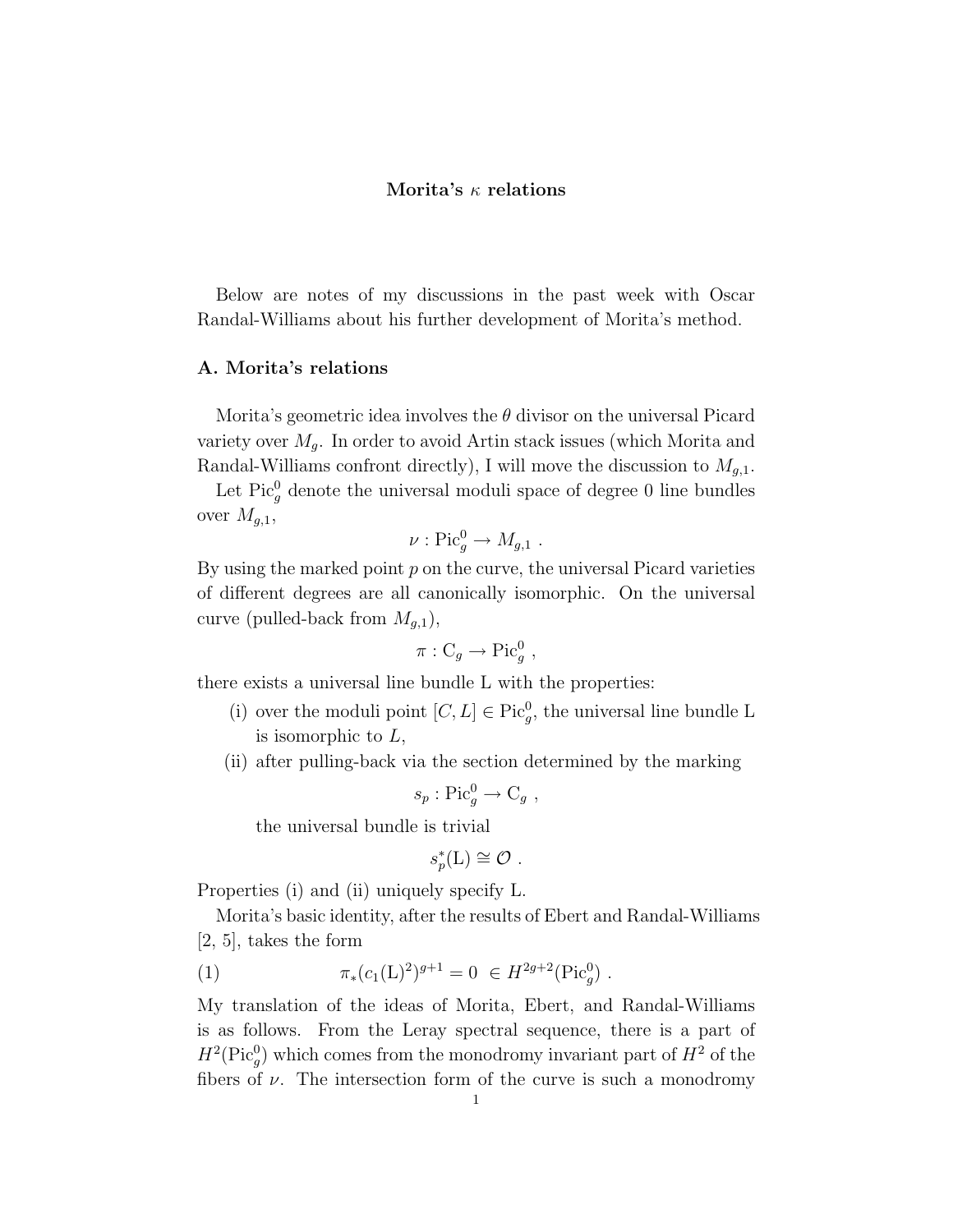invariant element and therefore defines  $\theta \in H^2(\text{Pic}_g^0)$ . Alternatively,  $\theta \in H^2(\text{Pic}_g^0)$  is characterized by

- (i) the restriction of  $\theta$  to the fibers of  $\nu$  is the intersection form,
- (ii) after pulling-back via the section determined by the 0 in the fiberwise Picard group

$$
z: M_{g,1} \to \operatorname{Pic}^0_g,
$$

we have  $z^*(\theta) = 0 \in H^2(M_{g,1}).$ 

The defining properties of universal bundle L imply the relation

$$
\pi_*(c_1(L)^2) = -2\theta \in H^2(\text{Pic}_g^0) .
$$

The restriction of  $\pi_*(c_1(L)^2)$  to the fibers of  $\nu$  recovers the negative of twice the intersection form by a standard GRR calculation, see §VIII.2 of [1]. The vanishing conditions (ii) match.

Locally on Pic<sup>0</sup><sub>g</sub> over an open set of  $M_{g,1}$ , we can use the Gauss-Manin flat structure on  $H^1$  of the universal curve to write canonically the 2form representing  $\theta$  in the usual way. Since only the fiber coordinates with respect to  $\nu$  appear in  $\theta$ , the vanishing after raising to the  $g + 1$ power is immediate.

Whether relation (1) holds at the level of algebraic cycles in Chow is not immediately clear.<sup>1</sup> The relation relies fundamentally on the flat structure of the local system of  $H^1$  over the moduli of curves. The Mumford relation for the vanishing of the even Chern characters of the Hodge bundle relies upon the same flatness (and is algebraic by a different argument).

A useful extension of (1) is the following statement. If

$$
\pi: \mathcal{C} \to M
$$

is any family of nonsingular genus  $q$  curves over a base  $M$  with a line bundle  $\mathcal L$  on C of  $\pi$ -relative degree 0, then

(2) 
$$
\pi_*(c_1(\mathcal{L})^2)^{g+1} = 0 \in H^{2g+2}(M) .
$$

The above form of the vanishing appears in [2, 5].

 $^{1}\mathrm{After~I~lectured~in~the~April~2012~moduli~workshop~at~KTH~Stockholm,~Farkas}$ reminded me of Van der Geer's calculation in the Dutch intercity volume which precisely implies  $\theta^{g+1} = 0$  in Chow (tensor Q). So all the relations discussed here hold in Chow.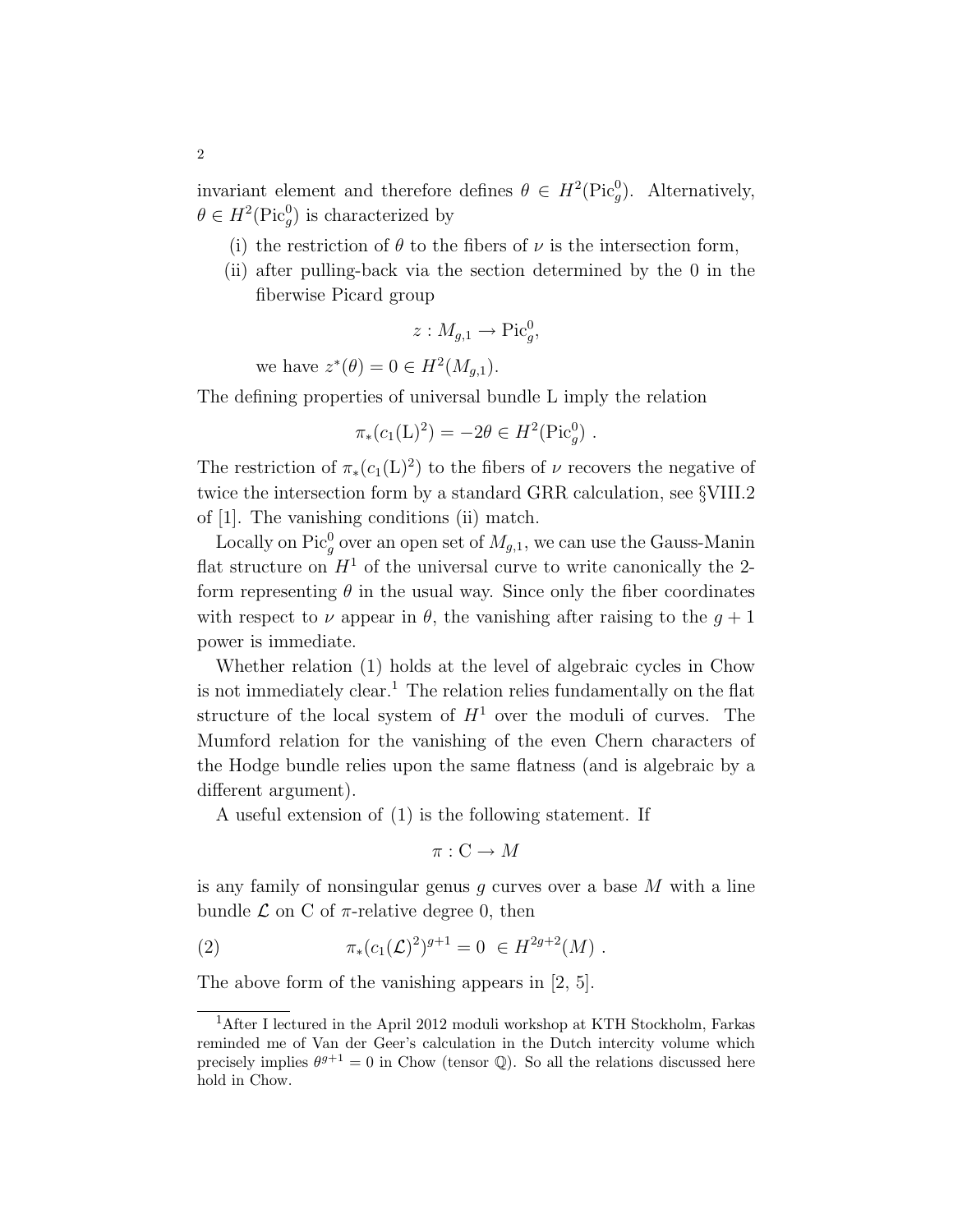The derivation of  $(2)$  from  $(1)$  is simple. It is enough to prove  $(2)$ after pull-back to C,

(3) 
$$
\pi^* \pi_* (c_1(\mathcal{L})^2)^{g+1} = 0 \in H^{2g+2}(\mathcal{C}) .
$$

There is a map to the moduli space of curves

$$
\phi: \mathcal{C} \to M_{g,1}
$$

obtained from the universal curve

$$
\pi_1:\mathcal{C}_M^2\to\mathcal{C}
$$

with canonical section s. The line bundle  $\mathcal{L}$  pulls-back to  $C_M^2$ , but may not be trivial along the section. The modification

$$
\mathcal{L} \otimes \pi_1^*s^*(\mathcal{L}^{-1})
$$

is degree 0 on the fibers of  $\pi_1$  and is trivial on the section s. Thus,

$$
\phi^*(L) \cong \mathcal{L} \otimes \pi_1^* s^*(\mathcal{L}^{-1})
$$

and the  $\phi$  pull-back of (1) easily implies (3) using the degree 0 hypothesis.

## B. How to construct relations

Randal-Williams [5] proposes the following application of (1). Let  $C_g^n$  be the  $n^{th}$  fiber product of the universal curve over  $M_g$ , and let

$$
\pi: \mathcal{C}_g^{n+1} \to \mathcal{C}_g^n
$$

be the universal curve. Let  $\mathcal L$  be any line bundle on  $C_g^{n+1}$  of degree 0 on the fibers of  $\pi$ . We may take

$$
\mathcal{L} = \beta K_{n+1} + \sum_{i=1}^{n} \alpha_i [D_{i,n+1}]
$$

where and  $K_{n+1}$  is the contangent line,  $D_{i,n+1}$  are the diagonals, and

$$
\beta(2g-2)+\sum_{i=1}\alpha_i=0.
$$

Then, using maps to  $Pic_g^0$  and the main relation (1), we conclude

$$
\pi_*(c_1(\mathcal{L})^2)^{g+1} = 0 \in H^{2g+2}(\mathcal{C}_g^n) .
$$

We can cut further and push-down to  $M_g$  to obtain  $\kappa$  relations.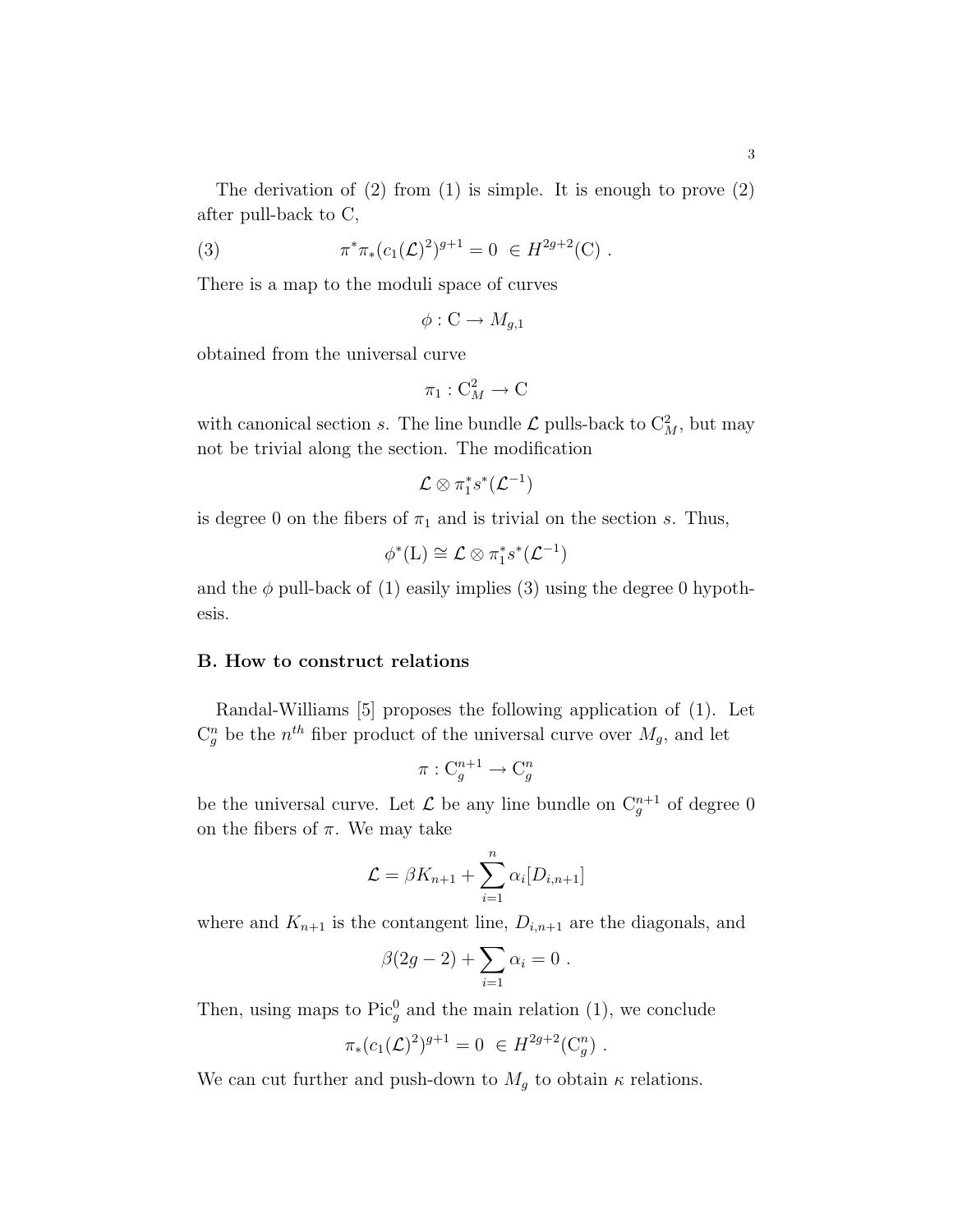### B. Example in Wick form

Randal-Williams and I studied some particular cases rather carefully. By using Wick form and further tricks, computations in genus 24 were possible. Recall, relations in  $R^{12}(M_{24})$  are particularly interesting since the known methods provide, by Carel Faber's calculations, only 40 independent relations (while 41 are necessary for the Gorenstein condition to hold).

For g, we consider  $g-1$  marked points. On the universal curve  $C_g^g$ over  $C_g^{g-1}$ , take the line bundle

$$
\mathcal{L} = K_g - 2 \sum_{i=1}^{g-1} [D_{i,g}] \ .
$$

The push-down of the square is

$$
\pi_*(c_1(\mathcal{L})^2) = \kappa_1 + 8 \sum_{i < j} [D_{ij}] - 8 \sum_{i=1}^{g-1} K_i
$$

on  $C_g^{g-1}$ . Our choice was made so  $D_{ij}$  and  $-K_i$  have the same coefficient.

A codimension 12 relation in genus 24 is obtained by

(4) 
$$
\mu_*\left(\left(\kappa_1 + 8\sum_{i < j} [D_{ij}] - 8\sum_{i=1}^{g-1} K_i\right)^{35}\right) = 0
$$

where  $\mu$ :  $C_{24}^{23} \rightarrow M_{24}$  is the forgetful map. The main point is calculating the push-forward

(5) 
$$
\mu_* \left( \left( \sum_{i < j} [D_{ij}] - \sum_{i=1}^{g-1} K_i \right)^r \right) = 0
$$

for all r. Since  $\kappa_1$  is pulled-back from  $M_{24}$ , the relation (4) is determined by (5) for  $23 \le r \le 35$ .

The Wick formalism exactly executes the latter computations. The answer is developed for all genus simultaneously. Let

$$
D = \sum_{i < j} [D_{ij}] - \sum_{i=1}^{n} K_i
$$

be the divisor on  $C_g^n$ . We will calculate the class

$$
Z(r,n) = \mu_*(D^r) \in R^{r-n}(M_g)
$$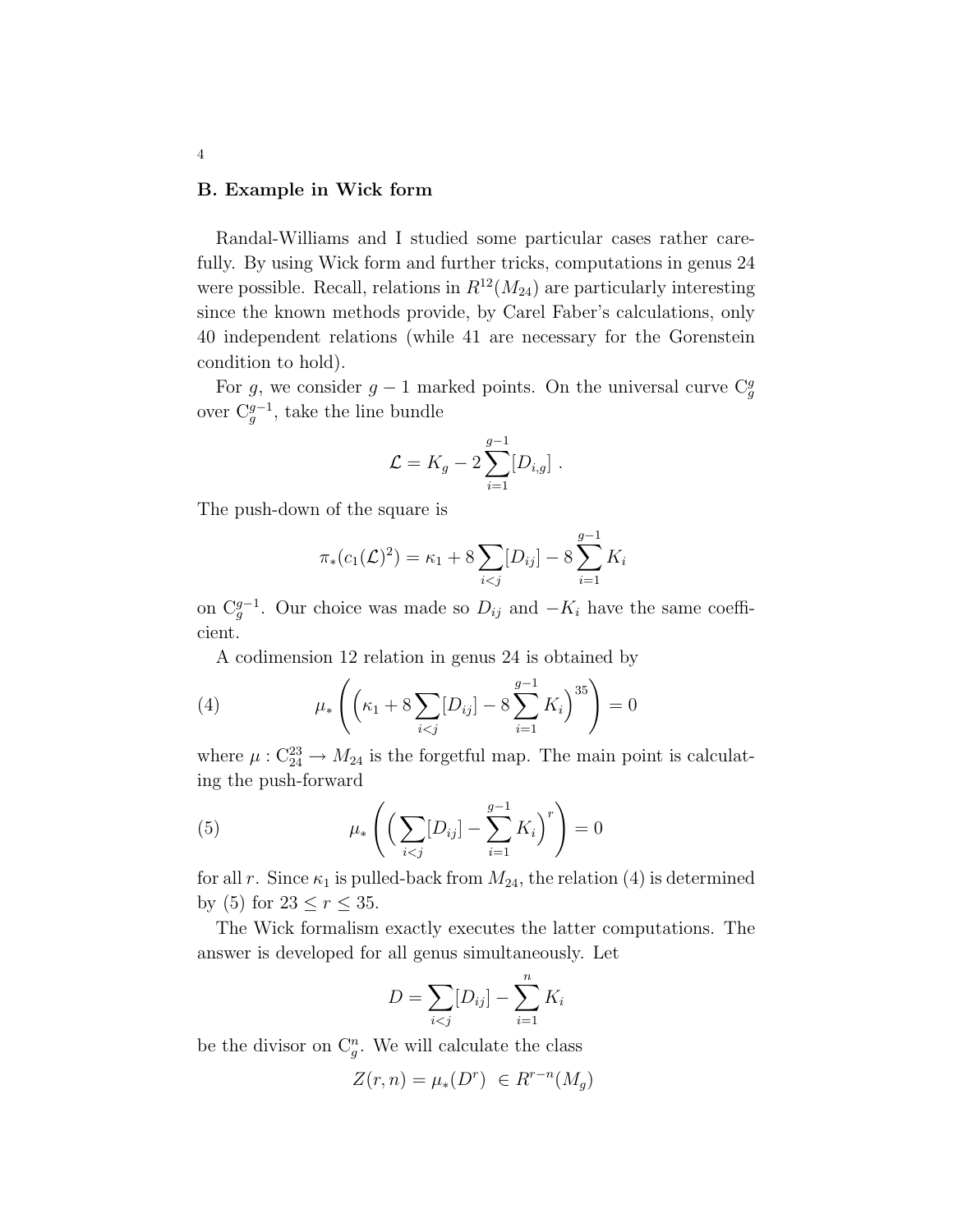where  $\mu: \mathcal{C}_g^n \to M_g$ .

The first step is to consider the generating series

$$
F = \sum_{n>0} \sum_{r>=0} Z(r, n) \frac{t^r}{r!} \frac{x^n}{n!} .
$$

We will extract the connected graph contribution. In the expansion of  $D^r$ , if a monominal containing the  $D_{ij}$  connects all the *n* factors, then such a term contributes exactly  $(-1)^{r-n+1}\kappa_{r-n}$  to the class  $Z(r,n)$ .

Following the notation of my article [3] on  $\kappa$  classes for the moduli of curves of compact type (where the Wick formalism is explained in more detail), let  $C(r, n)$  be the summand of  $D^r$  on  $C_g^n$  corresponding to connected monomial (after the specialization  $K_i = -1$  and  $D_{ij} = 1$ ). We see

$$
\sum_{n>0} \sum_{r>=0} C(r,n) \frac{t^r x^n}{r! n!}
$$
  
=  $\log \left( 1 + \sum_{n>0} \sum_{r>=0} (n(n-1)/2 + n)^r \frac{t^r x^n}{r! n!} \right)$   
=  $\log \left( 1 + \sum_{n>0} \sum_{r>=0} \left( \frac{n(n+1)}{2} \right)^r \frac{t^r x^n}{r! n!} \right).$ 

To calculate the original  $F$ , we can exponentiate

$$
F = \exp\left(\sum_{n>0} \sum_{r>0} (-1)^{r-n+1} \kappa_{r-n} C(r, n) \frac{t^r}{r!} \frac{x^n}{n!}\right)
$$

.

We have calculated explicitly the following three nontrivial relations in  $R^{12}(M_{24})$  pushed-down from  $C_{24}^{23}$ :

$$
\mu_* \left( \left( \kappa_1 + 8 \sum_{i < j} [D_{ij}] - 8 \sum_{i=1}^{g-1} K_i \right)^{35} \right) = 0,
$$
\n
$$
\mu_* \left( \left( \kappa_1 + 8 \sum_{i < j} [D_{ij}] - 8 \sum_{i=1}^{g-1} K_i \right)^{34} \cdot [D_{12}] \right) = 0,
$$
\n
$$
\mu_* \left( \left( \kappa_1 + 8 \sum_{i < j} [D_{ij}] - 8 \sum_{i=1}^{g-1} K_i \right)^{33} \cdot [D_{12}]^2 \right) = 0.
$$